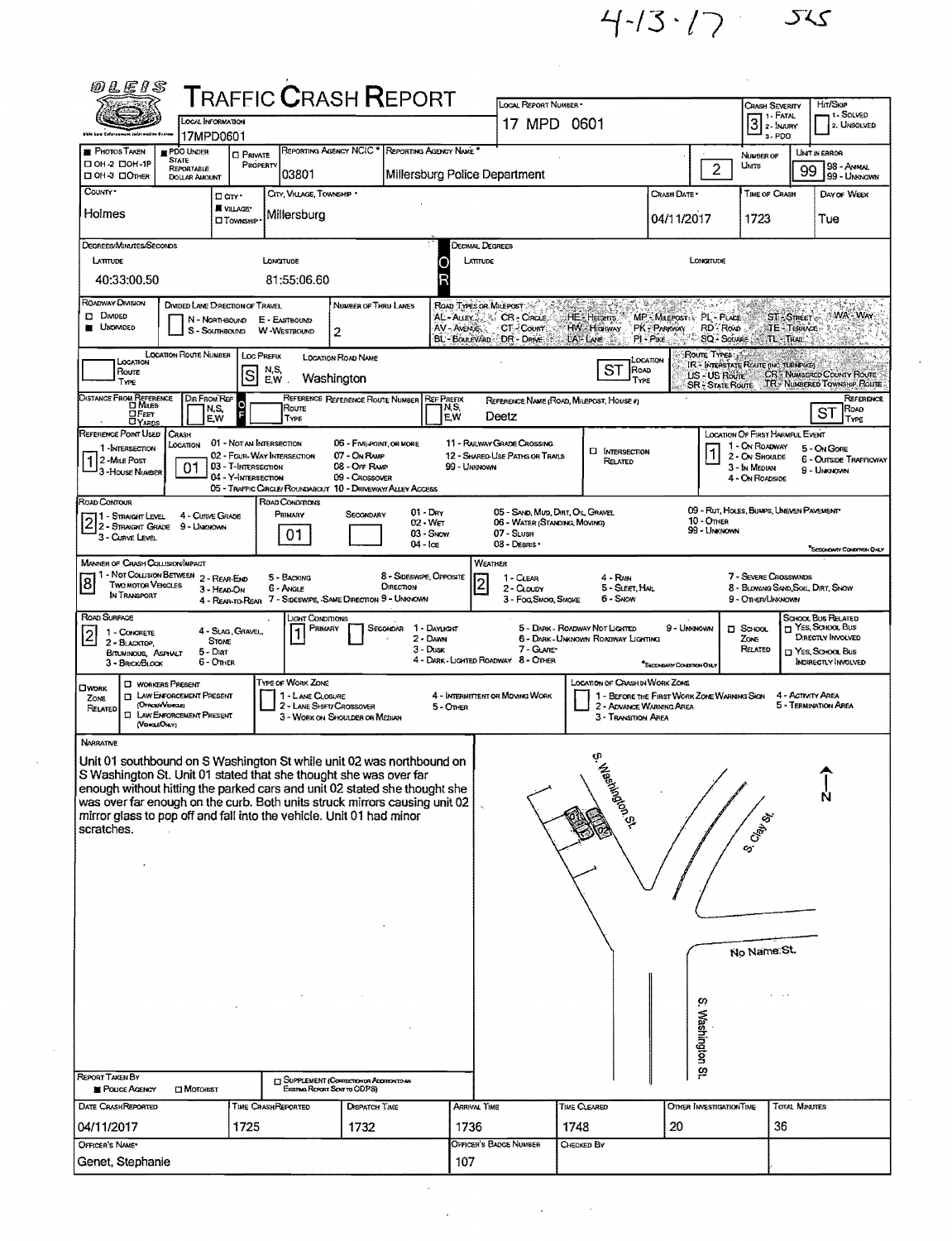|                                                        | ${\sf LInt}$                                                                           |                                                                                |                                                                                                          |                                                      |                                                              |                                                                     |                                                 |                                                                                          |                                                                                                                             |  |  |
|--------------------------------------------------------|----------------------------------------------------------------------------------------|--------------------------------------------------------------------------------|----------------------------------------------------------------------------------------------------------|------------------------------------------------------|--------------------------------------------------------------|---------------------------------------------------------------------|-------------------------------------------------|------------------------------------------------------------------------------------------|-----------------------------------------------------------------------------------------------------------------------------|--|--|
|                                                        |                                                                                        |                                                                                |                                                                                                          |                                                      |                                                              |                                                                     | LOCAL REPORT NUMBER                             |                                                                                          |                                                                                                                             |  |  |
|                                                        |                                                                                        |                                                                                |                                                                                                          |                                                      |                                                              |                                                                     |                                                 | 17 MPD 0601                                                                              |                                                                                                                             |  |  |
| UMT NUMBER                                             | OWNER NAME: LAST, FIRST, MIDDLE ( C SAME AS DRIVER )<br>Chase, Brian, J                |                                                                                |                                                                                                          |                                                      |                                                              | OWNER PHONE NUMBER                                                  |                                                 | DAMAGE SCALE                                                                             | DAMAGE AREA<br>Front                                                                                                        |  |  |
| OWNER ADDRESS: CITY, STATE, ZIP                        | <b>CISAME AS DRIVER</b> )                                                              |                                                                                |                                                                                                          |                                                      |                                                              |                                                                     |                                                 | 2                                                                                        | o                                                                                                                           |  |  |
|                                                        | 1817 SR 83 Unit 478, Millersburg, OH, 44654                                            |                                                                                |                                                                                                          |                                                      |                                                              |                                                                     |                                                 | 1 - Nove                                                                                 |                                                                                                                             |  |  |
| LP STATE LIGENSE PLATE NUMBER                          |                                                                                        |                                                                                | <b>VEHICLE IDENTIFICATION NUMBER</b>                                                                     |                                                      |                                                              |                                                                     | # Occupants                                     | 2 - Minon                                                                                |                                                                                                                             |  |  |
| OН<br>FIB2156                                          |                                                                                        |                                                                                | 1FMJU2A55BEF07296                                                                                        |                                                      |                                                              |                                                                     | 2.                                              | 3 - FUNCTIONAL                                                                           | α<br>α                                                                                                                      |  |  |
| <b>VEHICLE YEAR</b>                                    | <b>VEHICLE MAKE</b>                                                                    |                                                                                | <b>VEHICLE MODEL</b>                                                                                     |                                                      |                                                              | VEHICLE COLOR                                                       |                                                 | 4 - DISABLING                                                                            |                                                                                                                             |  |  |
| 2011<br>$P_{ROOF}$                                     | Ford<br>INSURANCE COMPANY                                                              |                                                                                | Expedition<br>POLICY NUMBER                                                                              | TOWED BY                                             | SIL                                                          |                                                                     |                                                 |                                                                                          | σ<br>ά                                                                                                                      |  |  |
| <b>INSURANCE</b><br>SHOWN                              | Allstate                                                                               |                                                                                | 980424676                                                                                                |                                                      |                                                              |                                                                     |                                                 | 9 - UNKNOWN                                                                              | O<br>ਸਾਜ਼ਮ                                                                                                                  |  |  |
| CARRIER NAME, ADORESS, CITY, STATE, ZIP                |                                                                                        |                                                                                |                                                                                                          |                                                      |                                                              |                                                                     |                                                 |                                                                                          | <b>CARRIER PHONE</b>                                                                                                        |  |  |
| US DOT                                                 | VEHICLE WEIGHT GWWR/GCWR                                                               |                                                                                | CARGO BODY TYPE                                                                                          |                                                      |                                                              |                                                                     | <b>TRAFFICWAY DESCRIPTION</b>                   |                                                                                          |                                                                                                                             |  |  |
|                                                        | 2 - 10,001 To 26,000K Las                                                              | 1 - LESS THAN OR EQUAL TO 10K LBS                                              | 01 - No CARGO BOOY TYPE/NOT APPLICABL 09 - POLE<br>02 - Bus/Van (9-15 Seats, Inc Driver) 10 - Cargo Tanx |                                                      |                                                              |                                                                     | 11 - Two Way, Not Divideo                       |                                                                                          | 1 2 - TWO WAY, NOT DIVIDED, CONTINUOUS LEFT TURN LANE                                                                       |  |  |
| HM PLACARD ID NO.                                      | 3 - MORE THAN 26,000K LBS.                                                             |                                                                                | 03 - Bus (16+ Seats, Inc Driver)<br>04 - VEHICLE TOWING ANOTHER VEHICLE                                  | 12 - Оцир                                            | 11 - FLAT BED                                                |                                                                     |                                                 | 4 - Two-Way, Divided, Positive Median Barrier                                            | 3 - Two-Way, Divided, UNPROTECTED (PAINTED OR GRASS > FT.) MEDIA                                                            |  |  |
| <b>HM CLASS</b>                                        | <b>HAZARDOUS MATERIAL</b>                                                              |                                                                                | 05 - Locomo<br>06 - INTERMODAL CONTAINER CHASIS                                                          |                                                      | 13 - CONCRETE MIXER<br><b>14 - AUTO TRANSPORTER</b>          |                                                                     | 5 - ONE-WAY TRAFFICWAY                          |                                                                                          |                                                                                                                             |  |  |
| NUMBER                                                 | CI RELATED                                                                             |                                                                                | 07 - CARGO VAN ENCLOSED BOX<br>08 - GRAIN, CHIPS, GRAVEL                                                 |                                                      | 15 - GARBAGE REFUSE<br>99 - Omer/Unionown                    |                                                                     | <b>D</b> Hrt / Skip UMT                         |                                                                                          |                                                                                                                             |  |  |
| NON-MOTORIST LOCATION PRICA TO IMPACT                  | 01 - INTERSECTION - MARKED CROSSWAL                                                    | Type or Use                                                                    | <b>UNIT TYPE</b>                                                                                         |                                                      |                                                              |                                                                     |                                                 |                                                                                          | Passenger Vehicles (less than 9 passengers MedAleavy Trucks or Combo Units > 10k lis BusManAlmo(9 or More Including Driver) |  |  |
|                                                        | 02 - INTERSECTION - NO CROSSWALK<br>03 - INTERSECTION OTHER                            |                                                                                | 06<br>01 - Sub-COMPACT<br>02 - COMPACT                                                                   |                                                      |                                                              |                                                                     |                                                 |                                                                                          | 13 - SINGLE UNIT TRUCK OR VAN 2AXLE, 6 THES 21 - BUS/VAN (9-15 Seats, INC DRIVER)                                           |  |  |
|                                                        | 04 - MIDBLOCK - MARKED CROSSWALK<br>05 - TRAVEL LANE - OTHER LOCATION                  | 1 - PERSONAL<br>2 - COMMERCIAL                                                 | 99 - UNKNOWN 03 - MIO SIZE<br>or Hit/Skip<br>04 - Full Size                                              |                                                      |                                                              | 14 - SINGLE UNIT TRUCK : 3+ AXLES<br>15 - SINGLE UNIT TRUCK/TRAILER |                                                 | Non-Motorist                                                                             | 22 - BUS (16+ Seats, Inc Draver)                                                                                            |  |  |
| 06 - BICYCLE LANE                                      | 07 - SHOULDER/ROADSIDE                                                                 | 3 - Government                                                                 | 05 - Minevan<br>06 - Sport Unury Verscue                                                                 |                                                      |                                                              | 16 - TRUCK/TRACTOR (BOBTAIL)<br>17 - TRACTOR/SEMI TRAILER           |                                                 |                                                                                          | 23 - ANNAL WITH RIDER<br>24 - ANIMAL WITH BUGGY, WAGON, SURREY                                                              |  |  |
| 08 - Sidewalk                                          | 09 - MEDIAN CROSSING ISLAND                                                            | <b>DIN EMERGENCY</b>                                                           | 07 - Pickup<br>$08 - VAN$                                                                                |                                                      |                                                              | <b>18 - TRACTOR/DOUBLE</b><br><b>19 - TRACTOR/TRIPLES</b>           |                                                 |                                                                                          | 25 - BICYCLE/PEDACYCLIST<br>26 - PEDESTRIAN SKATER<br>27 - OTHER NON-MOTORIST                                               |  |  |
| 10 - DRIVE WAY ACCESS                                  | 11 - SHARED USE PATH OR TRAIL                                                          | RESPONSE                                                                       | 09 - Motorcycle<br>10 - MOTORIZEO BICYCLE                                                                |                                                      |                                                              | 20 - Other MediHeavy Vericle                                        |                                                 |                                                                                          |                                                                                                                             |  |  |
| 99 - OTHER/UNKNOWN                                     | 12 - NON-TRAFFICWAY AREA                                                               |                                                                                | 11 - SNOWMOBILE/ATV<br>12 - OTHER PASSENGER VEHICLE                                                      |                                                      |                                                              |                                                                     | <b>HASHM PLACARD</b>                            |                                                                                          |                                                                                                                             |  |  |
| SPECIAL FUNCTION 01 - NONE<br>02 - Taxi                |                                                                                        | 09 - AMBULANCE<br>10 - Fine                                                    | 17 - FARM VEHICLE<br>18 - FARM EQUIPMENT                                                                 | Most Damaged Area                                    | 01 - NONE                                                    |                                                                     | 08 - LEFT SIDE                                  | 99 - Unknown                                                                             | Action                                                                                                                      |  |  |
| O1                                                     | 03 - RENTAL TRUCK (OVER 10KLBS)<br>04 - Bus - School (Public or Private) 12 - MILITARY | 11 - HIGHWAY/MAINTENANCE                                                       | 19 - Мотопноме<br>20 - Gour Cart                                                                         | 09                                                   | 02 - CENTER FRONT<br>03 - Right Front                        |                                                                     | 09 LEFT FRONT<br>10 - TOP AND WINDOWS           |                                                                                          | 1 - NON-CONTACT<br>5 <sup>1</sup><br>2 - NON-COLUSION<br>3 - Striking                                                       |  |  |
|                                                        | 05 - Bus - Transit<br>06 - Bus - Charter                                               | 13 - Pouce<br>14 - PUBLIC UTILITY                                              | 21 TRAIN<br>22 - OTHER (EXPLASIVE MARKATIVE)                                                             | IMPACT ARE 04 - PLOHT SIDE                           | 05 - Right Rear                                              |                                                                     | 11 - UNDERCARRIAGE<br>12 - LOAD/TRAILER         |                                                                                          | 4 - Struck<br>5 - STRIKING/STRUCK                                                                                           |  |  |
|                                                        | 07 - Bus - SHUTTLE<br>08 - Bus - Other                                                 | 15 - OTHER GOVERNMENT<br>16 - CONSTRUCTION EOIP.                               |                                                                                                          | 09                                                   | 06 - REAR CENTER<br>07 - LEFT REAR                           |                                                                     | 13 - TOTAL (ALL AREAS)<br>$14 -$ OTHER          |                                                                                          | 9 - Unknown                                                                                                                 |  |  |
| PRE-CRASH ACTIONS                                      |                                                                                        |                                                                                |                                                                                                          |                                                      |                                                              |                                                                     |                                                 |                                                                                          |                                                                                                                             |  |  |
| 01                                                     | MOTORIST<br>01 - STRAIGHT ANEAD                                                        | 07 - MAKING U-TURN                                                             | 13 - NEGOTIATING A CURVE                                                                                 |                                                      | NON-MOTORIST                                                 |                                                                     | 15 - ENTERING OR CROSSING SPECIFIED LOCATIO     |                                                                                          | 21 - OTHER NON-MOTORIST ACTION                                                                                              |  |  |
|                                                        | 02 - BACKING<br>03 - Changing Lanes                                                    | 08 - ENTERING TRAFFIC LANE<br>09 - LEAVING TRAFFIC LANE                        | 14 - Other Motorist Actio                                                                                |                                                      | 17 - WORKING                                                 |                                                                     | 16 - WALKING RUNNING, JOGGING, PLAYING, CYCLING |                                                                                          |                                                                                                                             |  |  |
| 99 - Unknown                                           | 04 - OVERTAKING/PASSING<br>05 - Making Right Turn                                      | 10 - PARKED<br>11 - SLOWING OR STOPPED IN TRAFFIC                              |                                                                                                          |                                                      | 18 - Pushing Vehicle                                         | 19 - APPROACHING OR LEAVING VEHICLE                                 |                                                 |                                                                                          |                                                                                                                             |  |  |
| Contributing Circumstance                              | 06 - MAKING LEFT TURN                                                                  | 12 - DRIVERLESS                                                                |                                                                                                          |                                                      | 20 - Standing                                                |                                                                     |                                                 | <b>VEHICLE DEFECTS</b>                                                                   |                                                                                                                             |  |  |
| PRIMARY                                                | MOTORIST<br>$01 - None$                                                                |                                                                                | 11 - Improper Backing                                                                                    | NON-MOTORIST<br>22 - None                            |                                                              |                                                                     |                                                 |                                                                                          | 01 - TURN SIGNALS<br>02 - HEAD LAMPS                                                                                        |  |  |
| 08                                                     | 02 - FAILURE TO YIELD<br>03 - RAN RED LIGHT                                            |                                                                                | 12 - IMPROPER START FROM PARKED POSTION<br>13 - STOPPED OR PARKED ILLEGALLY                              | 23 - IMPROPER CROSSING<br>24 - Darting               |                                                              |                                                                     |                                                 |                                                                                          | 03 - TAIL LAMPS<br>04 - BRAKES                                                                                              |  |  |
| SECONDARY                                              | 04 - RAN STOP SIGN<br>05 - Exceeded Speed Limit                                        |                                                                                | 14 - Operating Vehicle in Negligent Manner<br>15 - Swering to Avoid (Due to External Conditions)         | 26 - FALURE TO YIELD RIGHT OF WAY                    |                                                              | 25 - LYING ANDIOR ILLEGALLY IN ROADWAY                              |                                                 |                                                                                          | 05 - STEERING<br>06 - TIRE BLOWOUT                                                                                          |  |  |
|                                                        | 06 - UNSAFE SPEED<br>07 - IMPROPER TURN                                                |                                                                                | 16 - WRONG SIDEAVRONG WAY<br>17 - FALURE TO CONTROL                                                      | 27 - NOT VISIBLE (DARK CLOTHING)<br>28 - INATTENTIVE |                                                              |                                                                     |                                                 |                                                                                          | 07 - WORN OR SLICK TIRES<br>08 - TRAILER EQUIPMENT DEFECTIVE                                                                |  |  |
|                                                        | 08 - LEFT OF CENTER<br>09 - FOLLOWED TOO CLOSELY/ACDA                                  |                                                                                | 18 - Vision Obstruction<br>19 - OPERATING DEFECTIVE EQUIPMENT                                            | 29 - FAILURE TO OBEY TRAFFIC SIGNS                   | /SIGNALS/OFFICER                                             |                                                                     |                                                 |                                                                                          | 09 - Motor Trouble<br>10 - DISABLED FROM PRIOR ACCIDENT                                                                     |  |  |
| 99 - Umaxown                                           | 10 - IMPROPER LANE CHANGE<br>PASSING OFF ROAD                                          |                                                                                | 20 - LOAD SHIFTING/FALLING/SPILLING<br>21 - OTHER IMPROPER ACTION                                        |                                                      | 30 - Wrong Sof of the Road<br>31 - OTHER NON-MOTORIST ACTION |                                                                     |                                                 |                                                                                          | 11 - OTHER DEFECTS                                                                                                          |  |  |
| <b>SEQUENCE OF EVENTS</b>                              |                                                                                        |                                                                                | NON-COLUSION EVENTS                                                                                      |                                                      |                                                              |                                                                     |                                                 |                                                                                          |                                                                                                                             |  |  |
| 20                                                     |                                                                                        |                                                                                | 01 - Overturn/Rollover<br>02 - FIRE/EXPLOSION                                                            |                                                      | 06 - EQUIPMENT FAILURE<br>(BLOWN TIRE, BRAKE FALLIRE, ETC)   |                                                                     |                                                 | 10 - Cross Median<br>11 - Cross Center Line                                              |                                                                                                                             |  |  |
| FIRST<br>Harmful,                                      | Most<br>HARMFUL <sup>1</sup>                                                           | 99 - Unknown                                                                   | 03 - IMMERSION<br>04 - JACKKNIFE<br>05 - CARGO/EQUIPMENT LOSS OR SHIFT 09 - RAN OFF ROAD LEFT            |                                                      | 07 - SEPARATION OF UNITS<br>08 - RAN OFF ROAD RIGHT          |                                                                     |                                                 | <b>OPPOSITE DIRECTION OF TRAVEL</b><br>12 - DOWNNILL RUNAWAY<br>13 - OTHER NON-COLLISION |                                                                                                                             |  |  |
| EVENT                                                  | EVENT                                                                                  |                                                                                | COLUSION WITH FIXED, OBJECT                                                                              |                                                      |                                                              |                                                                     |                                                 |                                                                                          |                                                                                                                             |  |  |
| 14 - PEDESTRIAN                                        | COLUSION WITH PERSON, VEHICLE OR OBJECT NOT FIXED                                      | 21 - PARKED MOTOR VEHICLE                                                      | 25 - IMPACT ATTEMUATOR/CRASH CUSHION33 - MEDIAN CABLE BARRIER<br>26 - BRIDGE OVERHEAD STRUCTURE          |                                                      |                                                              | 34 - MEDIAN GUARDRAIL BARRIER                                       |                                                 | 41 - OTHER POST, POLE<br>or Support                                                      | 48 - Tree<br>49 - FIRE HYDRANT                                                                                              |  |  |
| 15 - PEDALCYCLE<br>16 - RAILWAY VEHICLE (TRUM, ENDINE) |                                                                                        | 22 - WORK ZONE MAINTENANCE EQUIPMENT<br>23 - STRUCK BY FALLING, SHIFTING CARGO | 27 - BRIDGE PIER OR ABUTMENT<br>28 - BRIDGE PARAPET                                                      |                                                      | 36 - MEDIAN OTHER BARRIER                                    | 35 - MEDIAN CONCRETE BARRIER                                        | 42 - Culvert<br>43 - Cuna                       |                                                                                          | 50 - WORK ZONE MAINTENANCE<br>EQUIPMENT                                                                                     |  |  |
| 17 - Annan - Farm<br>18 - Annual - Deer                |                                                                                        | он Амутника Set in Motion by a<br><b>MOTOR VEIGGLE</b>                         | 29 - Bridge Rail<br>30 - GUARDRAIL FACE                                                                  |                                                      | 37 - TRAFFIC SIGN POST<br>38 - Overhead Skan Post            |                                                                     | 44 - DITCH                                      | 45 - EMBANQUENT                                                                          | 51 - WALL BUILDING, TUNNEL<br>52 - OTHER FIXED OBJECT                                                                       |  |  |
| 19 - ANNAL - OTHER<br>20 - MOTOR VEHICLE IN TRANSPORT  |                                                                                        | 24 - OTHER MOVABLE OBJECT                                                      | 31 - GUARDRAILEND<br>32 - PORTABLE BARRIER                                                               |                                                      | 40 - Umury Pous                                              | 39 - LIGHT/LUMINARIES SUPPORT                                       | 46 - FENCE<br>47 - MAILBOX                      |                                                                                          |                                                                                                                             |  |  |
| <b>UNIT SPEED</b>                                      | TRAFFIC CONTROL<br>POSTED SPEED                                                        |                                                                                |                                                                                                          |                                                      |                                                              | <b>LINT DIRECTION</b>                                               |                                                 | 1 - North                                                                                | 5 - Northeast<br>9 - Unknown                                                                                                |  |  |
| 25                                                     | 25<br>01                                                                               | 01 - No Controls<br>02 - Stop Stav                                             | 07 - RAILROAD CROSSBUCKS<br>08 - RAILROAD FLASHERS                                                       | 13 - Crosswalk Lines<br>14 - WAUK/DON'T WALK         |                                                              | FROM                                                                | То<br>2                                         | $2 -$ South<br>$3 - EAF$                                                                 | 6 - Northwest<br>7 - SOUTHEAST                                                                                              |  |  |
| STATED                                                 |                                                                                        | 03 - Yieup Sion<br>04 - TRAFFIC SIGNAL<br>05 - TRAFFIC FLASHERS                | 09 - RAILROAD GATES<br>10 - Costruction Barricade<br>11 - PERSON (FLAGGER, OFFICER                       | 15 - O THER<br>16 - Not Reported                     |                                                              |                                                                     |                                                 | 4 - WEST                                                                                 | 8 - Southwest                                                                                                               |  |  |
| CI ESTIMATED                                           |                                                                                        | 06 - Saнoal Zone                                                               | <b>12 - PAVEMENT MARKINGS</b>                                                                            |                                                      |                                                              |                                                                     |                                                 |                                                                                          |                                                                                                                             |  |  |

 $\label{eq:2} \frac{1}{2} \int_{\mathbb{R}^3} \frac{1}{\sqrt{2}} \, \mathrm{d} \mu \, \mathrm{d} \mu \, \mathrm{d} \mu \, \mathrm{d} \mu \, \mathrm{d} \mu \, \mathrm{d} \mu \, \mathrm{d} \mu \, \mathrm{d} \mu \, \mathrm{d} \mu \, \mathrm{d} \mu \, \mathrm{d} \mu \, \mathrm{d} \mu \, \mathrm{d} \mu \, \mathrm{d} \mu \, \mathrm{d} \mu \, \mathrm{d} \mu \, \mathrm{d} \mu \, \mathrm{d} \mu \, \mathrm{d} \mu \, \mathrm{d} \mu \, \mathrm$ 

 $\sim 10^{11}$ 

 $\frac{1}{2} \left( \frac{1}{2} \right)$ 

 $\frac{1}{2} \sum_{i=1}^n \frac{1}{2} \sum_{j=1}^n \frac{1}{2} \sum_{j=1}^n \frac{1}{2} \sum_{j=1}^n \frac{1}{2} \sum_{j=1}^n \frac{1}{2} \sum_{j=1}^n \frac{1}{2} \sum_{j=1}^n \frac{1}{2} \sum_{j=1}^n \frac{1}{2} \sum_{j=1}^n \frac{1}{2} \sum_{j=1}^n \frac{1}{2} \sum_{j=1}^n \frac{1}{2} \sum_{j=1}^n \frac{1}{2} \sum_{j=1}^n \frac{1}{2} \sum_{j=$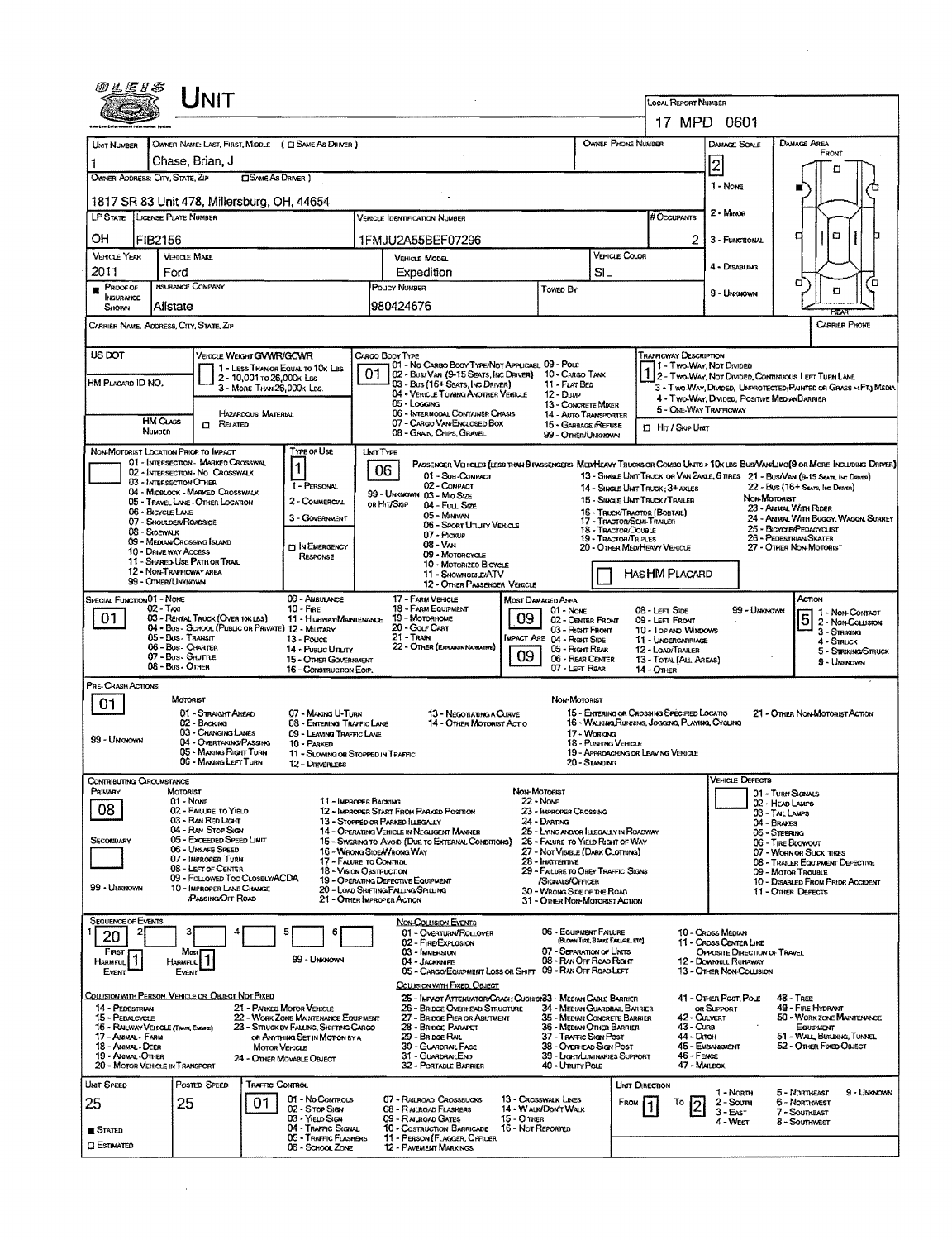|                                                                       |                                                | JNIT                                                                    |                                                         |                                                                                 |                         |                                                                          |                                                                                                 |                                 |                                                                                                                 |                                      |                                                                                        |                                                                                                 |                                                                                                                              |                                                                  |                                                       |             |
|-----------------------------------------------------------------------|------------------------------------------------|-------------------------------------------------------------------------|---------------------------------------------------------|---------------------------------------------------------------------------------|-------------------------|--------------------------------------------------------------------------|-------------------------------------------------------------------------------------------------|---------------------------------|-----------------------------------------------------------------------------------------------------------------|--------------------------------------|----------------------------------------------------------------------------------------|-------------------------------------------------------------------------------------------------|------------------------------------------------------------------------------------------------------------------------------|------------------------------------------------------------------|-------------------------------------------------------|-------------|
|                                                                       |                                                |                                                                         |                                                         |                                                                                 |                         |                                                                          |                                                                                                 |                                 |                                                                                                                 |                                      |                                                                                        | <b>LOCAL REPORT NUMBER</b>                                                                      | 17 MPD 0601                                                                                                                  |                                                                  |                                                       |             |
| UNIT NUMBER                                                           |                                                |                                                                         |                                                         | OWNER NAME: LAST, FIRST, MIDDLE ( C SAME AS DRIVER )                            |                         |                                                                          |                                                                                                 |                                 |                                                                                                                 |                                      | OWNER PHONE NUMBER                                                                     |                                                                                                 | DAMAGE SCALE                                                                                                                 | Damage Area                                                      |                                                       |             |
| 2                                                                     | Stahl, Kaylee, I                               |                                                                         |                                                         |                                                                                 |                         |                                                                          |                                                                                                 |                                 |                                                                                                                 |                                      |                                                                                        |                                                                                                 |                                                                                                                              |                                                                  | FRONT                                                 |             |
| OWNER ADDRESS: CITY, STATE, ZIP                                       |                                                |                                                                         | <b>CISAME AS DRIVER</b> )                               |                                                                                 |                         |                                                                          |                                                                                                 |                                 |                                                                                                                 |                                      |                                                                                        |                                                                                                 | 2                                                                                                                            |                                                                  |                                                       |             |
| 6631 TR 501, Big Prairie, OH, 44611                                   |                                                |                                                                         |                                                         |                                                                                 |                         |                                                                          |                                                                                                 |                                 |                                                                                                                 |                                      |                                                                                        |                                                                                                 | 1 - None                                                                                                                     |                                                                  |                                                       |             |
| LP STATE LICENSE PLATE NUMBER                                         |                                                |                                                                         |                                                         |                                                                                 |                         | <b>VEHICLE IDENTIFICATION NUMBER</b>                                     |                                                                                                 |                                 |                                                                                                                 |                                      |                                                                                        | # Occurants                                                                                     | $2 -$ MINOR                                                                                                                  |                                                                  |                                                       |             |
| OН                                                                    | FYP9440                                        |                                                                         |                                                         |                                                                                 |                         | 5TELU42N58Z500362                                                        |                                                                                                 |                                 |                                                                                                                 |                                      |                                                                                        | 1                                                                                               | 3 - FUNCTIONAL                                                                                                               | ◘                                                                | α                                                     |             |
| <b>VEHICLE YEAR</b>                                                   | <b>VEHICLE MAKE</b>                            |                                                                         |                                                         |                                                                                 |                         | VEHICLE MODEL                                                            |                                                                                                 |                                 |                                                                                                                 |                                      | <b>VEHICLE COLOR</b>                                                                   |                                                                                                 |                                                                                                                              |                                                                  |                                                       |             |
| 2008                                                                  | Toyota                                         |                                                                         |                                                         |                                                                                 |                         | Tacoma                                                                   |                                                                                                 |                                 |                                                                                                                 | SIL                                  |                                                                                        |                                                                                                 | 4 - Disabung                                                                                                                 | ם                                                                |                                                       | Έ           |
| $P$ ROOF OF<br>INSURANCE<br>SHOWN                                     |                                                | INSURANCE COMPANY<br>Wayne Mutual                                       |                                                         |                                                                                 | POLICY NUMBER<br>162549 |                                                                          |                                                                                                 | Towed By                        |                                                                                                                 |                                      |                                                                                        | 9 - UNKNOWN                                                                                     |                                                                                                                              | $\Box$                                                           |                                                       |             |
| CARRIER NAME, ADDRESS, CITY, STATE, ZIP                               |                                                |                                                                         |                                                         |                                                                                 |                         |                                                                          |                                                                                                 |                                 |                                                                                                                 |                                      |                                                                                        |                                                                                                 |                                                                                                                              |                                                                  | REA<br><b>CARRIER PHONE</b>                           |             |
| US DOT                                                                |                                                |                                                                         |                                                         |                                                                                 |                         |                                                                          |                                                                                                 |                                 |                                                                                                                 |                                      |                                                                                        |                                                                                                 |                                                                                                                              |                                                                  |                                                       |             |
|                                                                       |                                                | VEHICLE WEIGHT GWWR/GCWR                                                |                                                         | 1 - LESS THAN OR EQUAL TO 10K LBS                                               | 01                      | CARGO BODY TYPE                                                          | 01 - No CARGO BODY TYPE/NOT APPLICABL 09 - POLE                                                 |                                 |                                                                                                                 |                                      |                                                                                        | Trafficway Description                                                                          | 1 - Two-Way, Nor Divided                                                                                                     |                                                                  |                                                       |             |
| HM PLACARD ID NO.                                                     |                                                |                                                                         | 2 - 10,001 to 26,000k Las<br>3 - MORE THAN 26,000K LBS. |                                                                                 |                         |                                                                          | 02 - Busi Van (9-15 Seats, Inc Driver) 10 - Cargo Tank<br>03 - Bus (16+ Seats, Inc Driver)      |                                 | 11 - FLAT BED                                                                                                   |                                      |                                                                                        |                                                                                                 | 2 - T WO-WAY, NOT DIVIDED, CONTINUOUS LEFT TURN LANE<br>3 - T WO-WAY, DIVIDED, UNPROTECTED/PAINTED OR GRASS >4 FT.) MEDIA    |                                                                  |                                                       |             |
|                                                                       |                                                |                                                                         |                                                         |                                                                                 |                         | 05 - Locomo                                                              | 04 - VEHICLE TOWING ANOTHER VEHICLE                                                             |                                 | 12 - Dимр<br>13 - CONCRETE MIXER                                                                                |                                      |                                                                                        | 5 - ONE-WAY TRAFFICWAY                                                                          | 4 - Two-Way, DMOED, POSITIVE MEDIANBARRIER                                                                                   |                                                                  |                                                       |             |
|                                                                       | HM CLASS<br>NUMBER                             | <b>CT</b> RELATED                                                       | <b>HAZARDOUS MATERIAL</b>                               |                                                                                 |                         |                                                                          | 06 - INTERMODAL CONTAINER CHASIS<br>07 - CARGO VAN ENCLOSED BOX<br>08 - Grain, Chips, Gravel    |                                 | 14 - AUTO TRANSPORTER<br>15 - GARBAGE REFUSE                                                                    |                                      |                                                                                        | <b>D</b> Har / Skip Uker                                                                        |                                                                                                                              |                                                                  |                                                       |             |
| NON-MOTORIST LOCATION PRIOR TO IMPACT                                 |                                                |                                                                         |                                                         | Type or Use                                                                     | UNIT TYPE.              |                                                                          |                                                                                                 |                                 | 99 - OTHER/UNKNOWN                                                                                              |                                      |                                                                                        |                                                                                                 |                                                                                                                              |                                                                  |                                                       |             |
|                                                                       |                                                | 01 - INTERSECTION - MARKED CROSSWAL<br>02 - INTERSECTION - NO CROSSWALK |                                                         | 1                                                                               | 07                      |                                                                          |                                                                                                 |                                 |                                                                                                                 |                                      |                                                                                        |                                                                                                 | PASSENGER VEHICLES (LESS THAN B PASSENGERS MEDIMEANY TRUCKS OR COMBO UNITS > 10KLBS BUS/VAN/LIMO(S OR MORE INCLUDING DRIVER) |                                                                  |                                                       |             |
|                                                                       | 03 - INTERSECTION OTHER                        |                                                                         |                                                         | 1 - PERSONAL                                                                    |                         |                                                                          | 01 - Sue COMPACT<br>02 - COMPACT                                                                |                                 |                                                                                                                 |                                      |                                                                                        | 14 - SINGLE UNIT TRUCK: 3+ AXLES                                                                | 13 - SINGLE UNIT TRUCK OR VAN 2AXLE 6 TIRES 21 - BUS/VAN (9-15 Seats, Inc Dirver)                                            | 22 - Bus (16+ Seats, Inc Driver)                                 |                                                       |             |
|                                                                       | 06 - BICYCLE LANE                              | 04 - MIDBLOCK - MARKED CROSSWALK<br>05 - TRAVEL LANE - OTHER LOCATION   |                                                         | 2 - COMMERCIAL                                                                  |                         | 99 - UNKNOWN 03 - MID SIZE<br>OR HIT/SKIP                                | 04 - FutL Size                                                                                  |                                 |                                                                                                                 |                                      |                                                                                        | 15 - SINGLE UNIT TRUCK/TRAILER                                                                  |                                                                                                                              | NON-MOTORIST<br>23 - ANNAL WITH RIDER                            |                                                       |             |
|                                                                       | 07 - SHOULDER/ROADSIDE                         |                                                                         |                                                         | 3 - GOVERNMENT                                                                  |                         |                                                                          | 05 - Minivan<br>06 - Secer Unury Venicus                                                        |                                 |                                                                                                                 |                                      | 16 - TRUCK/TRACTOR (BOSTAL)<br>17 - TRACTOR/SEMI-TRAILER<br><b>18 - TRACTOR/DOUBLE</b> |                                                                                                 |                                                                                                                              | 24 - ANNAL WITH BUGGY, WAGON, SURREY<br>25 - BICYCLE/PEDACYCLIST |                                                       |             |
|                                                                       | 08 - Sidewalk<br>09 - MEDIAN CROSSING ISLAND   |                                                                         |                                                         | IN EMERGENCY                                                                    |                         |                                                                          | 07 - Pickup<br>$08 - Van$                                                                       |                                 |                                                                                                                 |                                      | 19 - TRACTOR/TRIPLES<br>20 - OTHER MEDIHEAVY VEHICLE                                   |                                                                                                 |                                                                                                                              | 26 - PEDESTRIAN SKATER<br>27 - OTHER NON-MOTORIST                |                                                       |             |
|                                                                       | 10 - DRIVE WAY ACCESS                          | 11 - SHARED-USE PATH OR TRAIL                                           |                                                         | <b>RESPONSE</b>                                                                 |                         |                                                                          | 09 - MOTORCYCLE<br>10 - Motorized Bicycle                                                       |                                 |                                                                                                                 |                                      |                                                                                        |                                                                                                 |                                                                                                                              |                                                                  |                                                       |             |
|                                                                       | 12 - NON-TRAFFICWAY AREA<br>99 - OTHER/UNKNOWN |                                                                         |                                                         |                                                                                 |                         |                                                                          | 11 - SNOWMOBILE/ATV<br>12 - OTHER PASSENGER VEHICLE                                             |                                 |                                                                                                                 |                                      |                                                                                        | HAS HM PLACARD                                                                                  |                                                                                                                              |                                                                  |                                                       |             |
| SPECIAL FUNCTION 01 - NONE                                            | $02 - T_Ax$                                    |                                                                         |                                                         | 09 - AMBULANCE<br>$10 -$ Fire                                                   |                         | 17 - FARM VEHICLE<br>18 - FARM EQUIPMENT                                 |                                                                                                 |                                 | <b>MOST DAMAGED AREA</b>                                                                                        |                                      |                                                                                        |                                                                                                 |                                                                                                                              | ACTION                                                           |                                                       |             |
| 01                                                                    |                                                | 03 - RENTAL TRUCK (OVER 10K LBS)                                        |                                                         | 11 - HIGHWAY/MAINTENANCE<br>04 - Bus - School (Public or Private) 12 - Military |                         | 19 - MOTORHOME<br>20 - Gour Cart                                         |                                                                                                 | 09                              | 01 - None<br>02 - CENTER FRONT -                                                                                |                                      |                                                                                        | 08 - LEFT SIDE<br>09 - LEFT FRONT                                                               | 99 - Unknown                                                                                                                 |                                                                  | $\overline{5}$ $\overline{2}$ - Non-Contact           |             |
|                                                                       | 05 - Bus - Transit<br>06 - Bus - Charter       |                                                                         |                                                         | 13 - Pouce                                                                      |                         | 21 - Train                                                               | 22 - OTHER (EXPLANUM NARRATIVE)                                                                 |                                 | 03 - Right Front<br><b>IMPACT ARE 04 - RIGHT SIDE</b>                                                           |                                      |                                                                                        | 10 - TOP AND WINDOWS<br>11 - UNDERCARRIAGE                                                      |                                                                                                                              |                                                                  | $3 -$ Striking<br>4 - Struck                          |             |
|                                                                       | 07 - Bus - SHUTTLE<br>08 - Bus - OTHER         |                                                                         |                                                         | 14 - Pusuc Ununy<br>15 - OTHER GOVERNMENT                                       |                         |                                                                          |                                                                                                 | 09                              | 05 - Right Rear<br>06 - REAR CENTER                                                                             |                                      |                                                                                        | 12 - LOAD/TRAILER<br>13 - TOTAL (ALL AREAS)                                                     |                                                                                                                              |                                                                  | 5 - STRIKING/STRUCK<br>9 - UNKNOWN                    |             |
| PRE-CRASH ACTIONS                                                     |                                                |                                                                         |                                                         | 16 - CONSTRUCTION EQIP.                                                         |                         |                                                                          |                                                                                                 |                                 | 07 - LEFT REAR                                                                                                  |                                      |                                                                                        | <b>14 - OTHER</b>                                                                               |                                                                                                                              |                                                                  |                                                       |             |
| 01                                                                    | MOTORIST                                       |                                                                         |                                                         |                                                                                 |                         |                                                                          |                                                                                                 |                                 | NON-MOTORIST                                                                                                    |                                      |                                                                                        |                                                                                                 |                                                                                                                              |                                                                  |                                                       |             |
|                                                                       |                                                | 01 - STRAIGHT AHEAD<br>02 - BACKING                                     |                                                         | 07 - MAKING U-TURN<br>08 - ENTERING TRAFFIC LANE                                |                         |                                                                          | 13 - Negotiating a Curve<br>14 - OTHER MOTORIST ACTIO                                           |                                 |                                                                                                                 |                                      |                                                                                        | 15 - ENTERING OR CROSSING SPECIFIED LOCATIO<br>16 - WALKING, RUNNING, JOGGING, PLAYING, CYCLING |                                                                                                                              | 21 - OTHER NON-MOTORIST ACTION                                   |                                                       |             |
| 99 - Unionown                                                         |                                                | 03 - CHANGING LANES<br>04 - OVERTAKING/PASSING                          |                                                         | 09 - LEAVING TRAFFIC LANE<br>10 - PARKED                                        |                         |                                                                          |                                                                                                 |                                 |                                                                                                                 | 17 - Working<br>18 - Pushing Vercale |                                                                                        |                                                                                                 |                                                                                                                              |                                                                  |                                                       |             |
|                                                                       |                                                | 05 - MAKING RIGHT TURN<br>06 - MAKING LEFT TURN                         |                                                         | 11 - SLOWING OR STOPPED IN TRAFFIC<br>12 - DRIVERLESS                           |                         |                                                                          |                                                                                                 |                                 |                                                                                                                 | 20 - Standing                        |                                                                                        | 19 - APPROACHING OR LEAVING VEHICLE                                                             |                                                                                                                              |                                                                  |                                                       |             |
| CONTRIBUTING CIRCUMSTANCE<br>Primary                                  | MOTORIST                                       |                                                                         |                                                         |                                                                                 |                         |                                                                          |                                                                                                 | NON-MOTORIST                    |                                                                                                                 |                                      |                                                                                        |                                                                                                 | <b>VEHICLE DEFECTS</b>                                                                                                       |                                                                  |                                                       |             |
| 08                                                                    | 01 - Nove                                      | 02 - FAILURE TO YIELD                                                   |                                                         | 11 - IMPROPER BACKING                                                           |                         | 12 - IMPROPER START FROM PARKED POSITION                                 |                                                                                                 |                                 | <b>22 - None</b><br>23 - IMPROPER CROSSING                                                                      |                                      |                                                                                        |                                                                                                 |                                                                                                                              | 01 - TURN SKSNALS<br>02 - HEAD LAMPS                             |                                                       |             |
|                                                                       |                                                | 03 - RAN RED LIGHT<br>04 - RAN STOP SIGN                                |                                                         |                                                                                 |                         | 13 - Stopped or Parked ILLEGALLY                                         |                                                                                                 |                                 | 24 - DARTING                                                                                                    |                                      |                                                                                        |                                                                                                 |                                                                                                                              | 03 - TAIL LAMPS<br>04 - BRAKES                                   |                                                       |             |
| SECONDARY                                                             |                                                | 05 - Excessed Speso Limit<br>06 - UNSAFE SPEED                          |                                                         |                                                                                 |                         | 14 - OPERATING VEHICLE IN NEGLIGENT MANNER                               | 15 - Swering to Avoid (Due to External Conditions)                                              |                                 | 25 - LYING AND/OR ILLEGALLY IN ROADWAY<br>26 - FALURE TO YIELD RIGHT OF WAY<br>27 - NOT VISIBLE (DARK CLOTHING) |                                      |                                                                                        |                                                                                                 |                                                                                                                              | 05 - Steening<br>06 - TIRE BLOWOUT                               |                                                       |             |
|                                                                       |                                                | 07 - IMPROPER TURN<br>08 - LEFT OF CENTER                               |                                                         | 17 - FALURE TO CONTROL                                                          |                         | 16 - WRONG SIDE/WRONG WAY                                                |                                                                                                 |                                 | 28 - INATTENTIVE<br>29 - FAILURE TO OBEY TRAFFIC SIGNS                                                          |                                      |                                                                                        |                                                                                                 |                                                                                                                              | 07 - WORN OR SUCK TIRES<br>08 - TRAILER EQUIPMENT DEFECTIVE      |                                                       |             |
| 99 - Unknown                                                          |                                                | 09 - FOLLOWED TOO CLOSELY/ACDA<br>10 - IMPROPER LANE CHANGE             |                                                         | 18 - VISION OBSTRUCTION                                                         |                         | 19 - OPERATING DEFECTIVE EQUIPMENT<br>20 - LOAD SHIFTING/FALUNG/SPILLING |                                                                                                 |                                 | /SIGNALS/OFFICER                                                                                                |                                      |                                                                                        |                                                                                                 |                                                                                                                              | 09 - MOTOR TROUBLE<br>10 - DISABLED FROM PRIOR ACCIDENT          |                                                       |             |
|                                                                       |                                                | PASSING/OFF ROAD                                                        |                                                         |                                                                                 |                         | 21 - OTHER IMPROPER ACTION                                               |                                                                                                 |                                 | 30 - WRONG SIDE OF THE ROAD<br>31 - OTHER NON-MOTORIST ACTION                                                   |                                      |                                                                                        |                                                                                                 |                                                                                                                              | 11 - OTHER DEFECTS                                               |                                                       |             |
| <b>SEQUENCE OF EVENTS</b>                                             |                                                |                                                                         |                                                         | 5<br>6                                                                          |                         |                                                                          | <b>NON-COLLISION EVENTS</b><br>01 - OVERTURN/ROLLOVER                                           |                                 | 06 - EQUIPMENT FAILURE                                                                                          |                                      |                                                                                        |                                                                                                 | 10 - Cross MEDIAN                                                                                                            |                                                                  |                                                       |             |
| 20<br>FIRST                                                           | Most                                           |                                                                         |                                                         |                                                                                 |                         | 03 - IMMERSION                                                           | 02 - FIRE/EXPLOSION                                                                             |                                 | 07 - SEPARATION OF UNITS                                                                                        | (BLOWN TIRE, BRAKE FAILURE, ETC)     |                                                                                        |                                                                                                 | 11 - Cross Center Line<br><b>OPPOSITE DIRECTION OF TRAVEL</b>                                                                |                                                                  |                                                       |             |
| HARMFUL <sup>1</sup><br>Event                                         | Harmful<br>EVENT                               |                                                                         |                                                         | 99 - Unknown                                                                    |                         | 04 - Jackkmee                                                            | 05 - CARGO/EQUIPMENT LOSS OR SHIFT                                                              |                                 | 08 - RAN OFF ROAD RIGHT<br>09 - RAN OFF ROAD LEFT                                                               |                                      |                                                                                        |                                                                                                 | 12 - DOWNHILL RUNAWAY<br>13 - OTHER NON-COLLISION                                                                            |                                                                  |                                                       |             |
|                                                                       |                                                |                                                                         |                                                         |                                                                                 |                         |                                                                          | COLUSION WITH FIXED, OBJECT                                                                     |                                 |                                                                                                                 |                                      |                                                                                        |                                                                                                 |                                                                                                                              |                                                                  |                                                       |             |
| COLLISION WITH PERSON, VEHICLE OR OBJECT NOT FIXED<br>14 - PEDESTRIAN |                                                |                                                                         |                                                         | 21 - PARKED MOTOR VEHICLE                                                       |                         |                                                                          | 25 - IMPACT ATTENUATOR/CRASH CUSHION33 - MEDIAN CABLE BARRIER<br>26 - BRIDGE OVERHEAD STRUCTURE |                                 | 34 - Median Guardral Barrier                                                                                    |                                      |                                                                                        |                                                                                                 | 41 - OTHER POST, POLE<br>OR SUPPORT                                                                                          | 48 - TREE<br>49 - Fine Hydrant                                   |                                                       |             |
| 15 - PEDALCYCLE<br>16 - RALWAY VEHICLE (TRAIN, ENDINE)                |                                                |                                                                         |                                                         | 22 - WORK ZONE MAINTENANCE EQUIPMENT<br>23 - STRUCK BY FALLING, SHIFTING CARGO  |                         |                                                                          | 27 - BRIDGE PIER OR ABUTHENT<br>28 - Bridge Parapet                                             |                                 | 35 - MEDIAN CONCRETE BARRIER<br>36 - Median Other Barrier                                                       |                                      |                                                                                        | 42 - CULVERT<br>43 - Curs                                                                       |                                                                                                                              |                                                                  | 50 - WORKZONE MAINTENANCE<br><b>EQUIPMENT</b>         |             |
| 17 - Angral - Farm<br>18 - Animal Deer                                |                                                |                                                                         | <b>MOTOR VEHICLE</b>                                    | OR ANYTHING SET IN MOTION BY A                                                  |                         | 29 - Bridge Rail                                                         | 30 - GUARDRAIL FACE                                                                             |                                 | 37 - Traffic Sign Post<br>38 - Overhead Sign Post                                                               |                                      |                                                                                        | 44 - Олсн                                                                                       | 45 - Euswaxenn                                                                                                               |                                                                  | 51 - WALL BUILDING, TUNNEL<br>52 - OTHER FIXED OBJECT |             |
| 19 - ANIMAL-OTHER<br>20 - MOTOR VEHICLE IN TRANSPORT                  |                                                |                                                                         |                                                         | 24 - OTHER MOVABLE OBJECT                                                       |                         |                                                                          | 31 - GUARDRAILEND<br>32 - PORTABLE BARRIER                                                      |                                 | 39 - Light/Luminaries Support<br>40 - Unury Pous                                                                |                                      |                                                                                        | 46 - FENCE<br>47 - MARBOX                                                                       |                                                                                                                              |                                                                  |                                                       |             |
| <b>UNIT SPEED</b>                                                     |                                                | POSTED SPEED                                                            | <b>TRAFFIC CONTROL</b>                                  |                                                                                 |                         |                                                                          |                                                                                                 |                                 |                                                                                                                 |                                      | UNIT DIRECTION                                                                         |                                                                                                 | 1 - Nonth                                                                                                                    | 5 - NORTHEAST                                                    |                                                       | 9 - Unknown |
| 25                                                                    | 25                                             |                                                                         | 01                                                      | 01 No Controls<br>02 - Stor Sign                                                |                         | 07 - RAUROAD CROSSBUCKS<br>08 - RALROAD FLASHERS                         |                                                                                                 |                                 | 13 - Crosswaux Lines<br><b>14 - WALK/DON'T WALK</b>                                                             |                                      | <b>FROM</b>                                                                            | To                                                                                              | $2 -$ Soum                                                                                                                   | 6 - NORTHWEST                                                    |                                                       |             |
| <b>STATED</b>                                                         |                                                |                                                                         |                                                         | 03 - YIELD SIGN<br>04 - TRAFFIC SIGNAL                                          |                         | 09 - RALROAD GATES                                                       | 10 - Costruction Barricade                                                                      | 15 - Отная<br>16 - Not Reported |                                                                                                                 |                                      |                                                                                        |                                                                                                 | $3 - East$<br>4 - West                                                                                                       | 7 - SOUTHEAST<br>8 - Southwest                                   |                                                       |             |
| $\square$ Estimated                                                   |                                                |                                                                         |                                                         | 05 - TRAFFIC FLASHERS<br>06 - SCHOOL ZONE                                       |                         | 12 - PAVEMENT MARKINGS                                                   | 11 - PERSON (FLAGGER, OFFICER                                                                   |                                 |                                                                                                                 |                                      |                                                                                        |                                                                                                 |                                                                                                                              |                                                                  |                                                       |             |
|                                                                       |                                                |                                                                         |                                                         |                                                                                 |                         |                                                                          |                                                                                                 |                                 |                                                                                                                 |                                      |                                                                                        |                                                                                                 |                                                                                                                              |                                                                  |                                                       |             |

 $\sim 10^{-1}$ 

 $\sim$ 

 $\Delta \sim 1$